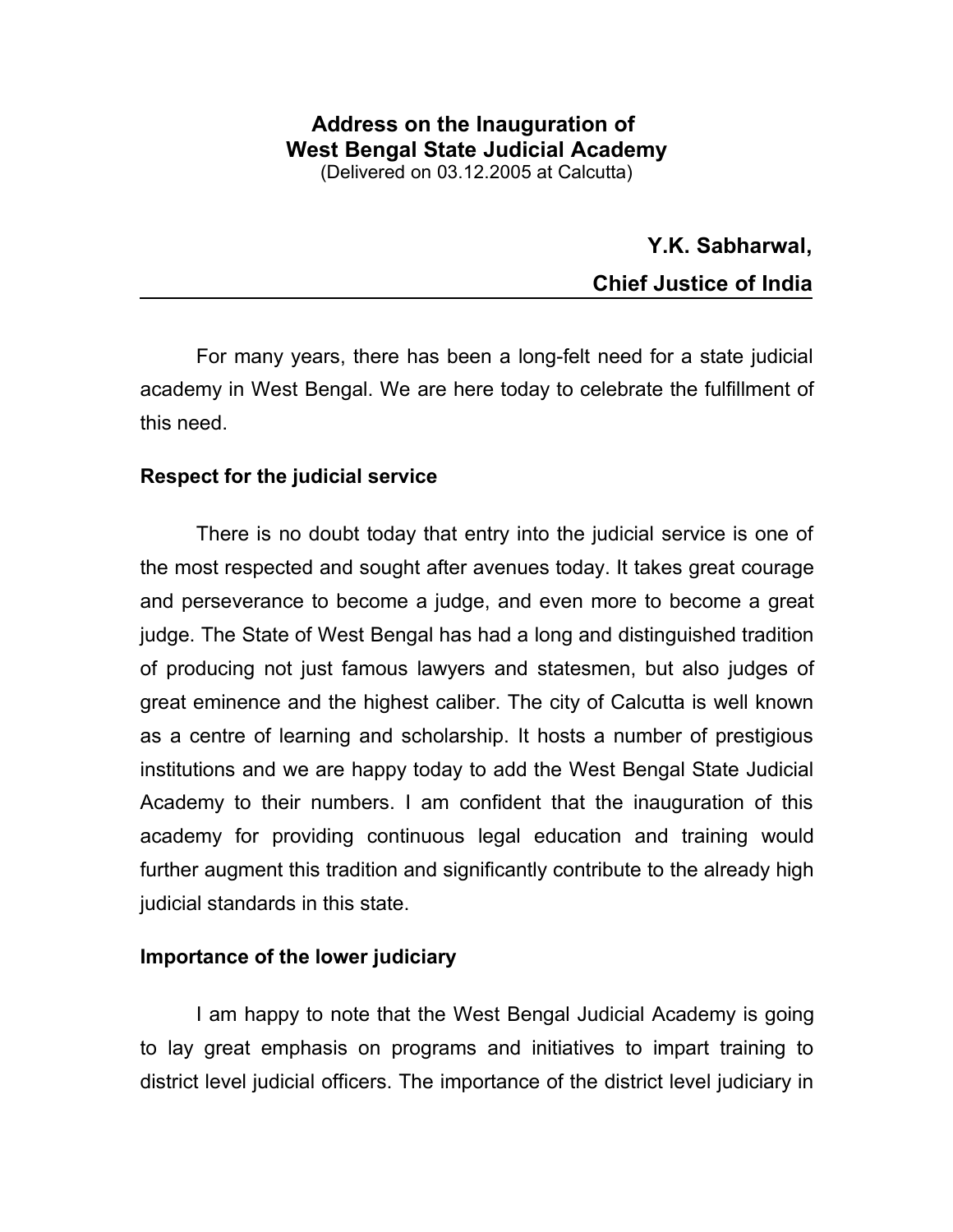our justice delivery system cannot be overstated. This is for the simple reason that it is the District level at which the vast majority of cases are heard and decided. After all, the District Court is the forum where the litigating public first and foremost interacts with the judicial system. The perception of the judiciary in the eyes of ordinary citizens is shaped by the working of the district judiciary. Therefore an effective, efficient and modern system for justice administration at the district level is the cornerstone of judicial legitimacy and the *sine qua non* for sustaining the people's faith in our legal system.

#### **New pressures that are facing members of the judiciary**

The existence of a well-respected judiciary ensures that the public does not resort to extra-legal avenues to resolve disputes. In the last few decades we have seen a significant increase in the number of cases at the district levels. These new numbers, coupled with the heightening complexity in the nature of legal disputes that are coming before the districts courts, means that the workload of judicial officers and the pressure to perform have both gone up a great deal. As India progressively integrates with the world in this era of globalization and privatization and technology which fundamentally transforms our lives and the way our society functions, judges at all levels including Judges at district level will have to be equipped to respond to new legal issues that arise from these dynamic social processes.

We need knowledge and skill to ensure that there are no unwarranted errors or unnecessary delays in the disposal of cases. If such malaises were allowed to creep into the judicial system, in the long run, these problems could erode the legitimacy that the judiciary enjoys in society. We must ensure that the pressures of a heavier and increasingly varied workload do not lead to compromises in judicial standards.

2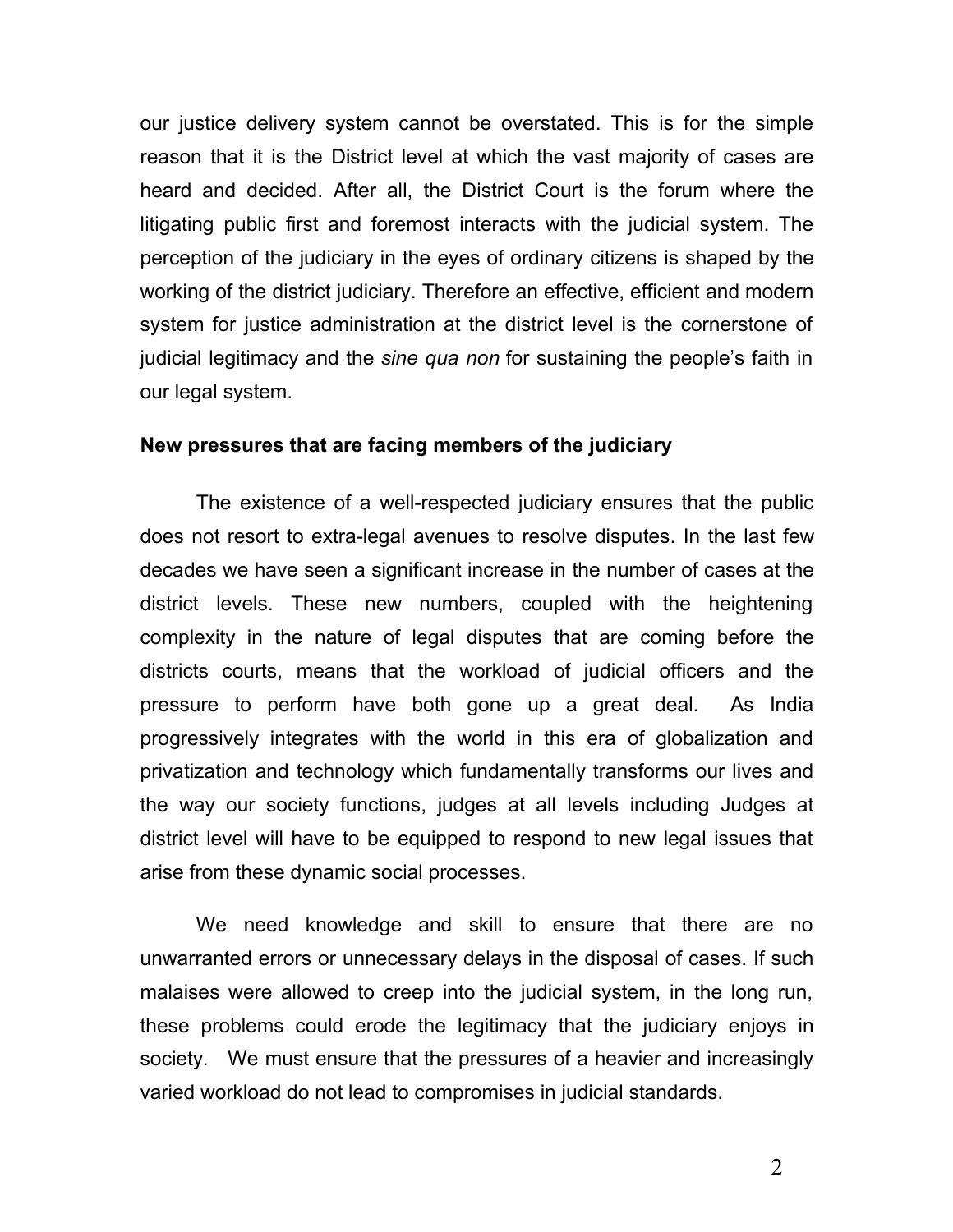#### **Relevance of continuing legal education**

These are some of the new challenges that we in the judiciary face today. Tackling them is a challenge, a learning process in support of which we must utilize all the resources at our disposal, in terms of both infrastructure as well as intellectual input. These learning processes need to be supported by institutional mechanisms that provide vital support and knowledge resources to the members of the judiciary. The Judicial Academy has a vital role to play in this endeavour.

The establishment of institutions such as this academy that provide specialized educational training to members of the judiciary, is a significant step in the creation of a support structure to deal with the challenges of the future. We cannot emphasize too much on continuing legal education. It is a concept importance of which has been recognized around the world in a large number of nations. In the last few years in India, significant strides have been made in providing continuous legal education especially to judicial officers with the establishment of the National Judicial Academy at Bhopal and several state judicial academies. We must ensure that no efforts are spared in providing the best possible facilities, training and resources to the members of the judiciary, not just at the higher levels, but at every level, in a uniform manner. To fulfill this need, it is important that we create institutions such as this judicial academy that can effectively provide continuous legal education to the members of the judiciary.

#### **Coordination with other institutions**

While the National Judicial Academy is focusing on strengthening the skills and knowledge of the members of the higher judiciary, the state academies are primarily focusing on imparting training to members of subordinate judicial service. It is important that there is coordination and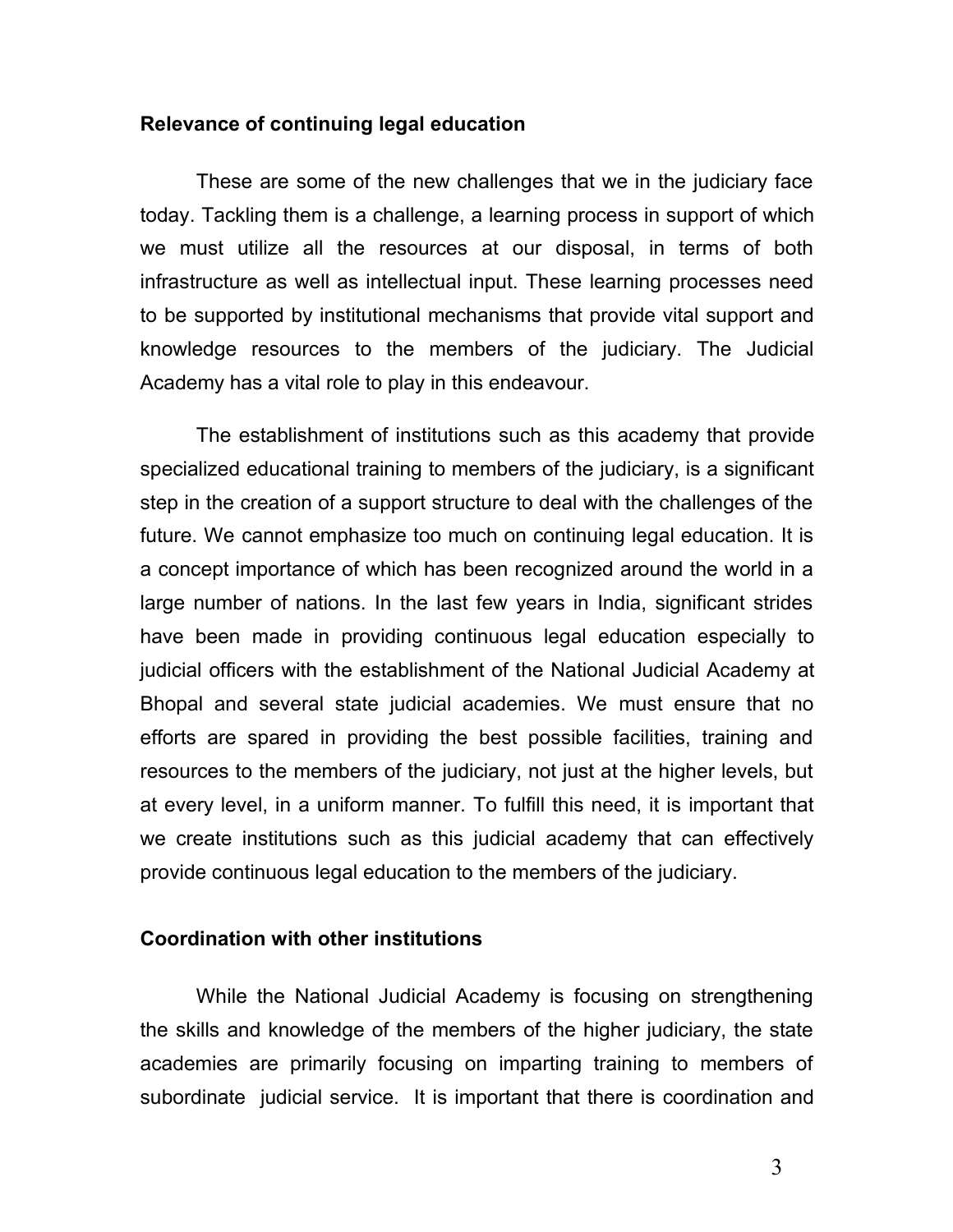collaboration among these institutions so that successful innovations in learning, curriculum and training methods developed in one institution can be replicated in other institutions. Further, sharing of resource amongst these institutions can help them overcome the resource-crunch, that is often encountered in this country. The State academies can also model their functioning and management on the lines of extremely successful National Judicial Academy.

However the judicial training institutions should not confine themselves to cooperating and collaborating only amongst themselves. They must make every effort to enter into active partnerships with other institutions of legal learning such as the Law Universities that have recently been setup in several states, with domestic and international legal research bodies and groups and with similar academies and institutions in other countries. These judicial academies should endeavor to emerge as training centers not only for the members of the Indian judiciary but can also provide continuous legal education to judges from neighboring countries, especially in the SAARC region.

### **Areas of importance in the domestic legal regime**

Apart from the international perspective, there are several areas of law within the domestic scenario where training is required. The State Academy should take a lead role in disseminating knowledge about emerging trends in human rights jurisprudence, environmental law, alternative dispute resolution, consumer protection laws and intellectual property rights, to name a few. In addition to these trends, the judicial officers should be imparted training in the administrative aspects of the justice dispensation system. This would include dealing with arrears and delays and docket management practices.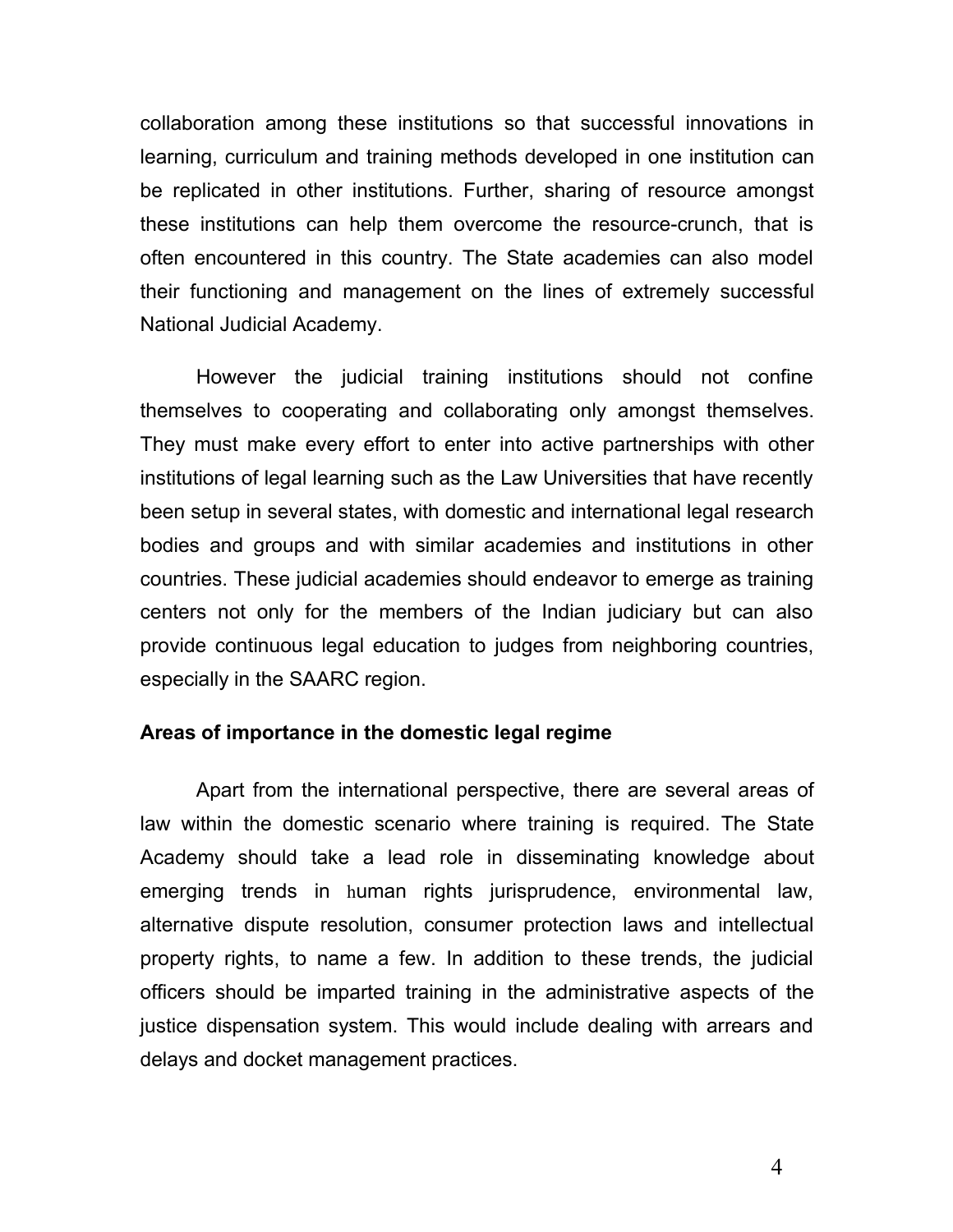### **Areas of importance in the international legal regime**

As we progressively enter into the era of globalization, one area where judicial academies can play a significant role is that of transnational law. There is a need to equip judges with the required knowledge and resources to effectively respond to legal disputes that arise as a consequence of the close interaction between the economies and cultures of the world. The unique thing about this area of law is that in its own way, it is localized as well as international. While trade takes place around the world, each country enjoys special relations with certain major trading partners, and has certain services and industries that it specializes in. This differs from country to country, as each nation attempts to leverage its unique features to its advantage. But this can only be actualized if the Courts provide the necessary legal assurances. Judicial academies play a vital role in this regard and should incorporate international legal developments and transnational legal issues as an integral, core component in their program.

## **Characteristics of a good judge**

Judicial training also involves a personal element. It is also essential to give due importance to personality and character building exercises. This is especially relevant for young judicial officers. Appointment to a judicial position in this country entails enormous powers and as is with all powers, judicial power can also be abused. Therefore care must be taken to ensure that judges in general, and those newly appointed to the judiciary in particular, are not swayed by the power and authority that they command. If not, they can commit grave injustice. Judges must recognize that their power is limited to the extent of realizing their judicial role in the greater constitutional scheme of the republic. In this context, it is essential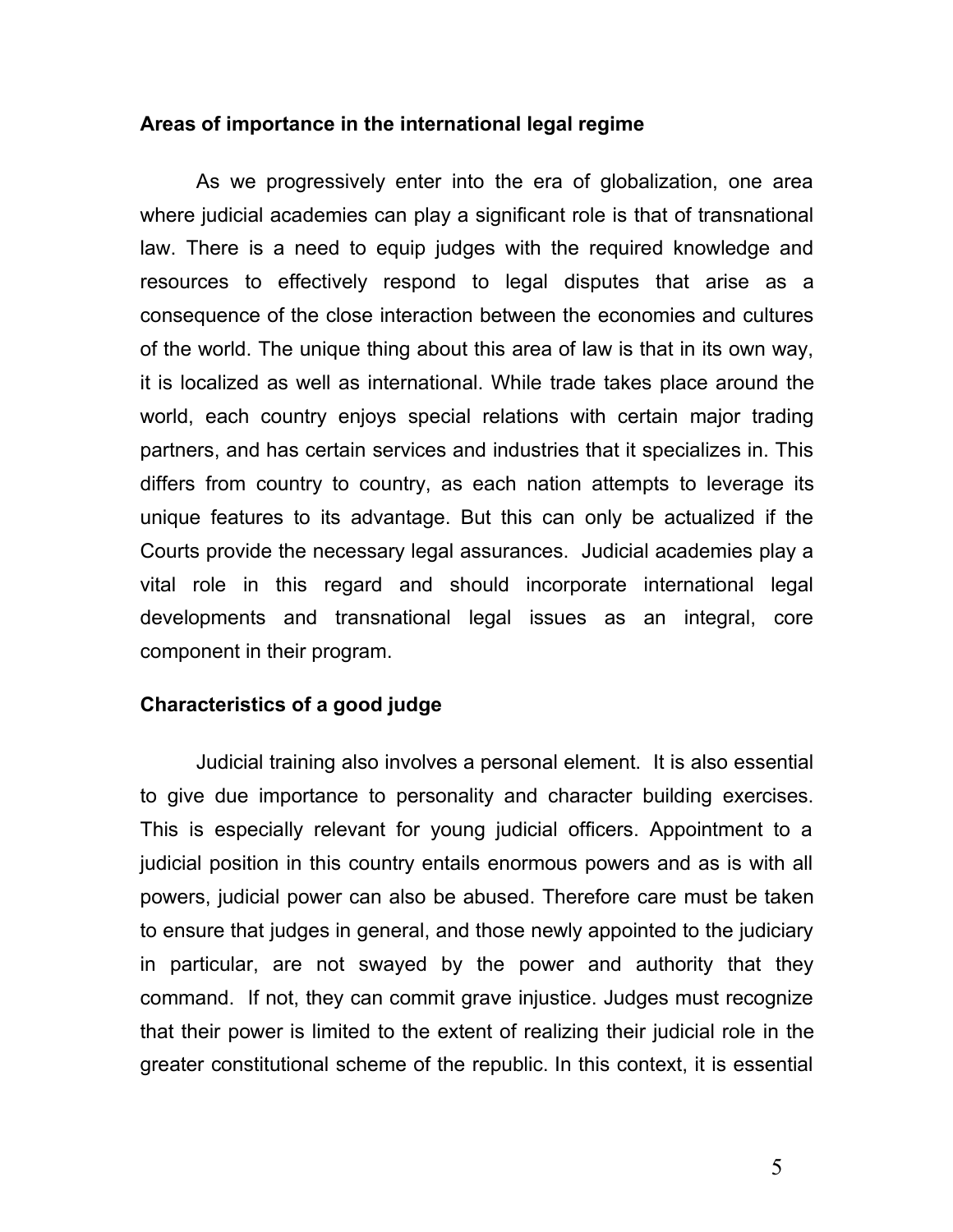that the judicial academies conduct regular programs and exercises focusing on judicial ethics.

These programs should be supplemented by introducing sensitization courses for judges that orient them to respond more humanely towards the needs of especially vulnerable groups like juvenile offenders, women, poor and depressed classes. Judges must understand that they have an important constitutional, moral and social obligation to protect the rights of the vulnerable and backward classes of our country.

### **Provision of research facilities**

It is my suggestion that although the state judicial academy is primarily designed for imparting continuous legal education to judges, the academy should also provide research facilities to judges. The need for access to high quality research resources especially electronic resources to facilitate the research endeavors of judges has been acutely felt throughout the country. The lack of good research facilities can be serious impediment in the learning activities of judges especially at the district level. The judicial academy can fill this void by providing quality research resources for judges.

In this context, I would also suggest that the judicial academies should promote such endeavors by judges by publishing periodicals and holding conferences and seminars on various contemporary legal issues. This would not only provide judges with a good platform for sharing their work but would also promote a wider discussion on these issues throughout the state. These institutions can also undertake empirical research on various aspects of judicial training and on issues relating to the dispensation of justice such as access to justice, gender justice and law and poverty.